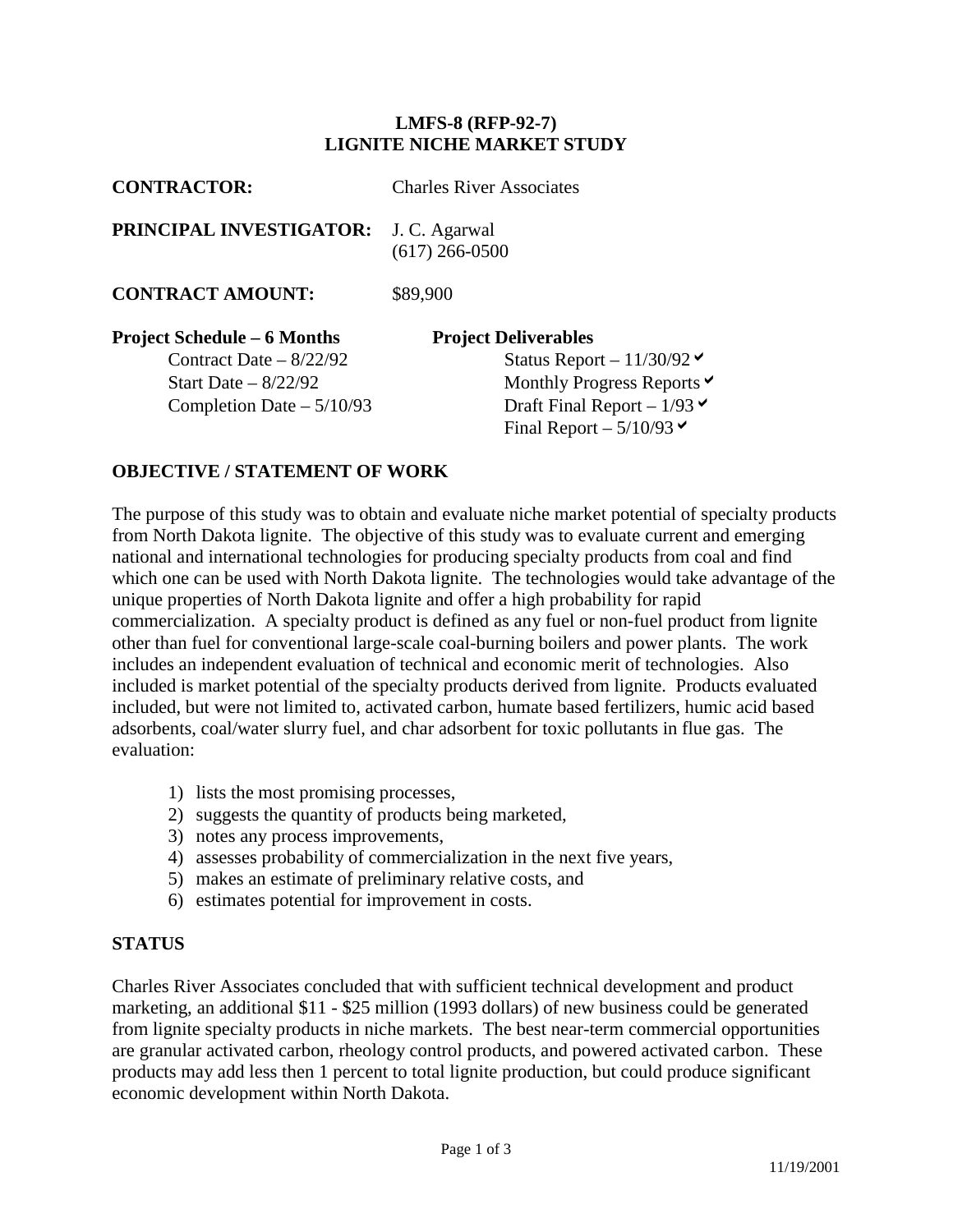Seven specialty product niche markets were ranked in the study. A value of five was assigned as the highest ranked score, and zero as the lowest ranked score. A summary of the ranking and scores is shown as follows:

| <b>Niche Market</b>       | <b>Technical</b>            |                | <b>Commercial Market Value Total Score</b> |    | <b>Rank</b> |
|---------------------------|-----------------------------|----------------|--------------------------------------------|----|-------------|
|                           | <b>Success</b>              | <b>Success</b> |                                            |    |             |
| <b>Granular Activated</b> |                             |                |                                            |    |             |
| Carbon                    | 3                           | 4              | 5                                          | 12 |             |
|                           |                             |                |                                            |    |             |
| <b>Rheology Control</b>   | 4                           | 3              | 4                                          | 11 |             |
| Powdered                  |                             |                |                                            |    |             |
| <b>Activated Carbon</b>   | 4                           | 3              | 3                                          | 10 | 3           |
|                           |                             |                |                                            |    |             |
| Soil Conditioners         | 4                           | 2              | $\overline{2}$                             | 8  | 4           |
| Drilling Mud              |                             |                |                                            |    |             |
| Additives                 | 5                           |                |                                            | 6  |             |
|                           |                             |                |                                            |    |             |
| <b>Water Treatment</b>    | $\mathcal{D}_{\mathcal{L}}$ | 2              | $\overline{2}$                             | 6  | 6           |
|                           |                             |                |                                            |    |             |
| Coal/Water Fuel           |                             |                |                                            |    |             |

The following information was used to develop the ranking and scores:

- Granular Activated Carbon the potential new market for granular activated carbon is estimated to be 80 million to 180 million pounds by the year 2000. Development of a performance based granular carbon based on North Dakota lignite could capture 10% of the market. The product could sell at a conservative \$1 per pound. The technology to produce granular activated carbon still needs to be fully developed, but commercial prospects are good.
- Rheology Control Products the potential new market for rheology control in alumina production was estimated at 60,000 tons in 1991. Assuming a market share of 15-25%, combined with other applications, the market is estimated to be 20,000 to 40,000 tons by the year 2000. The product of dried lignite could sell for \$100 per ton. Commercialization is dependent on environmental priorities of the alumina producers.
- Powdered Activated Carbon the potential new market for powdered activated carbon is estimated at 20,000 pounds. This product, from North Dakota lignite, could capture 15-30% of the market. At \$0.50 per pound, this represents \$1-2 million annually. Technical and commercial success is high, because plant testing has shown that lignite-based activated carbon performs well.
- Soil Conditioners the current market for lignite and leonardite as a soil conditioning agent is estimated to be 10,000 tons per year. The potential new open market is